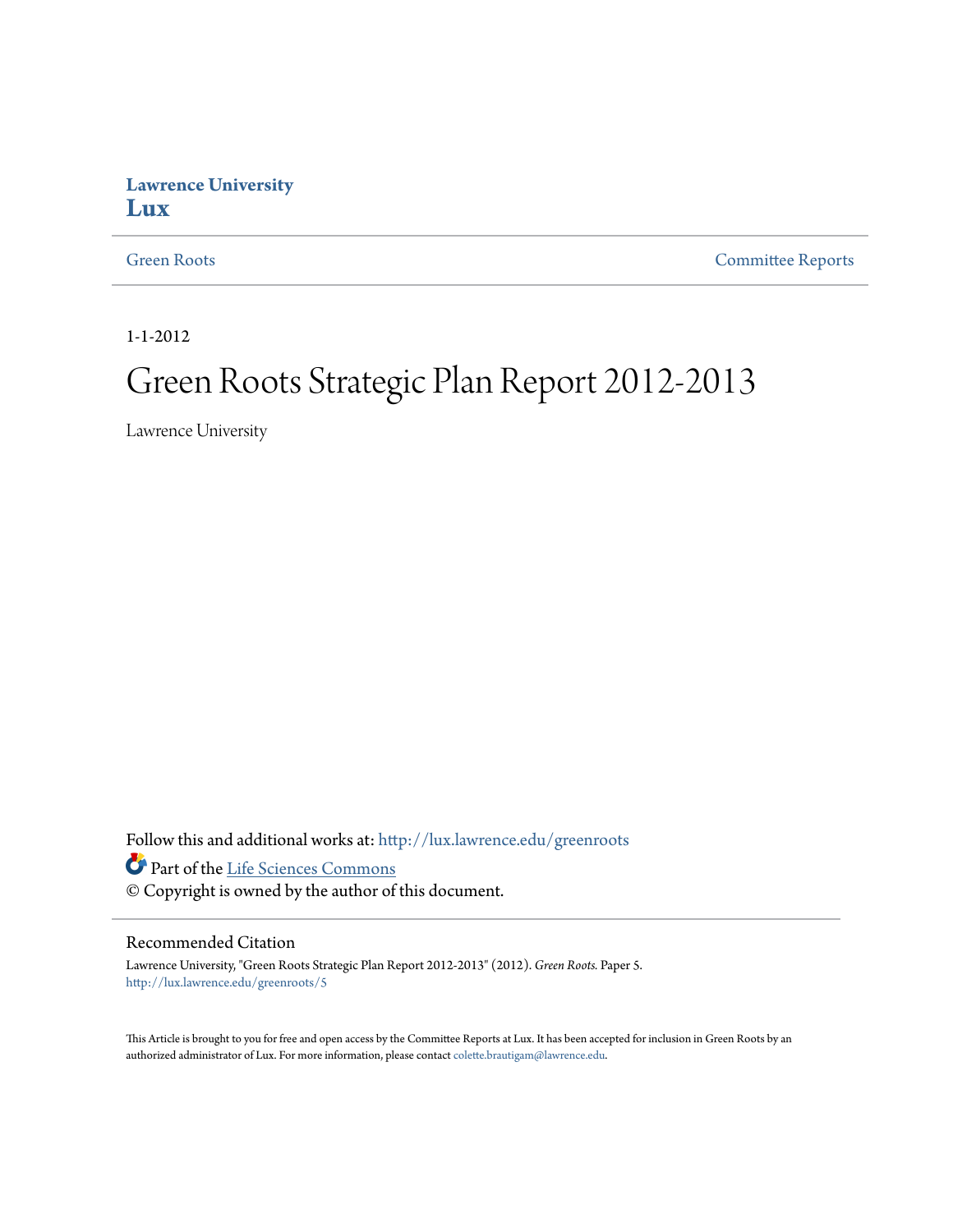#### Lawrence University Committee on Sustainability – "Green Roots" Report on progress and challenges of the Strategic Plan – Strategies for Implementation 2012-2013

Since the "Sustainable Lawrence Initiative" was launched at the Matriculation Convocation in 2008, sustainability has become an embedded value on the campus. As represented on the home page of the University Committee on Sustainability, the values and challenges related to sustainability are expressed in all areas of the campus.

The committee established in the spring of 2010, the University Committee on Environmental Sustainability, or Green Roots, was created with an expectation that:

"The form and function of this committee will be reviewed after three years by the President, the Faculty Committee on University Governance, and the committee itself. At that time, this ad hoc review group will recommend a long-term structure to ensure the continuance of environmental sustainability efforts at Lawrence."

This report summarizes activities of the committee over the past year and addresses some of the challenges presented by the 2010-2020 Strategic Plan. The criteria used to rate sustainability achievements developed by the American Association for Sustainability in Higher Education's STARS reporting system are useful as a measure of our sustainability achievements, and we do well to consider them when we evaluate progress toward implementation of the Strategic Plan.

Members of the Committee 2012-2013

Kathleen Isaacson, Chair- Library Judith Humphries- Biology, Neuroscience Martyn Smith- Religious Studies and International Studies Matt Jeanquart- Associate Director of Facility Services, Safety Director Greg Griffin- Director of the Warch Campus Center Ellie Crean- Residence Hall Director Student Members: Austin Federa, Chelsea Johnson, and Hannah Plummer

To say that "sustainability has become an embedded value" is not to say that our work here is done. To confirm that our practices are shaped by our values, and in order to set goals for improvement, we need to assess our sustainability efforts and promote sustainability in all areas of campus life. The 2010-2020 Strategic Plan – Strategies for Implementation incorporates the categories involved in carrying out this process. This report outlines the proposed strategies and describes accomplishments and ongoing challenges.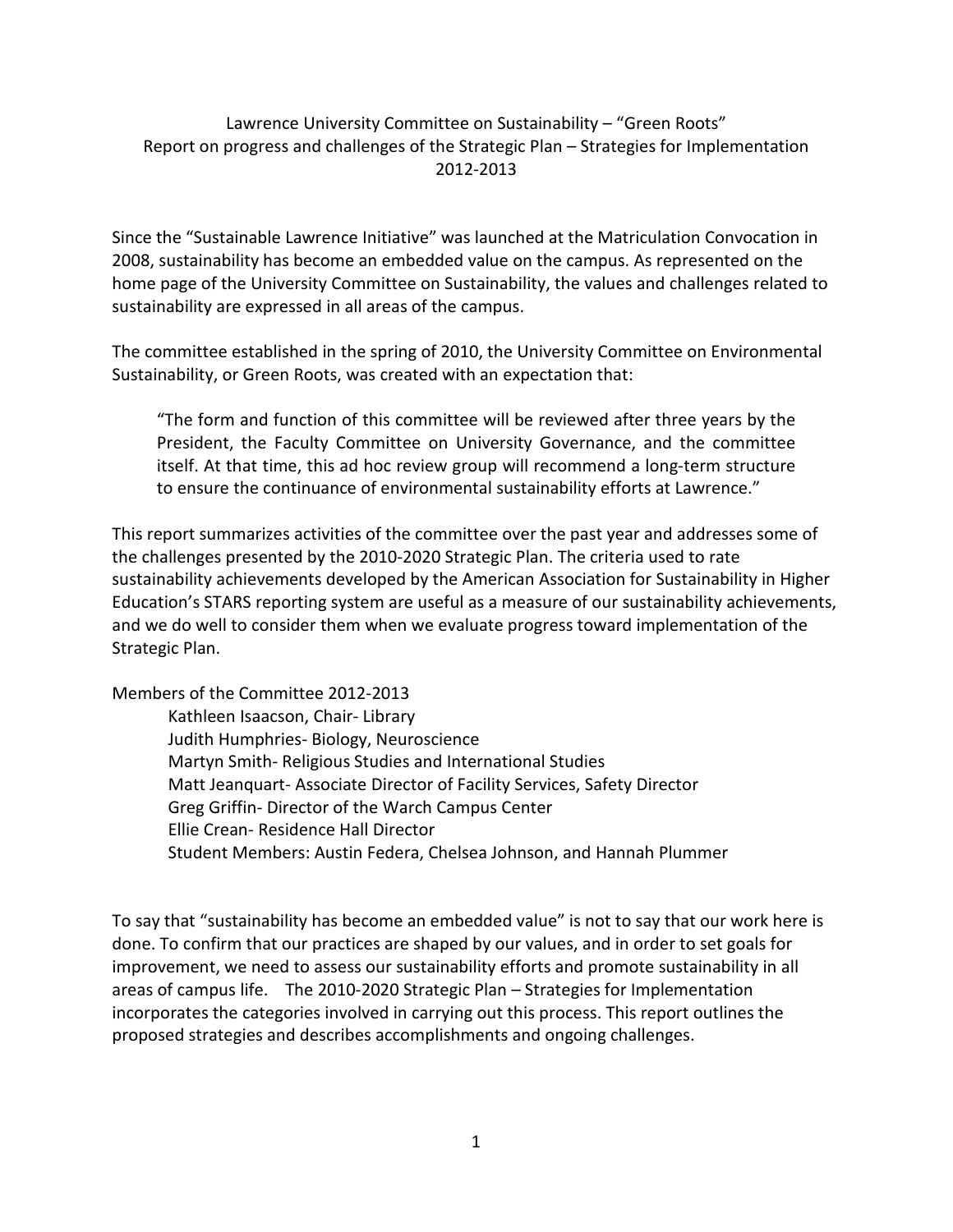#### **Improve Lawrence's "green" profile as reported by organizations such as Sierra Magazine, Sustainable Endowments Institute, AASHE, and Peterson's Guide.**

Data were gathered from many departments on campus to supply information to Sierra Magazine and the American Association for Sustainability in Higher Education STARS ranking. The resulting STARS rating was 54.97, which is in the Silver range. We would need to score at least 65 to rank at the Gold level.

A "snapshot" of our profile was provided to Sierra Magazine in April. The "Cool Schools 2013" ranking is published in the September/October 2013 issue. Lawrence University ranked 52<sup>nd</sup> of 162 schools included in the complete rankings.

<http://www.sierraclub.org/sierra/201309/coolschools/complete-rankings.aspx> In spite of a great deal of effort on the part of the committee, staff and faculty to document our

data and improvements, there are a few categories where Lawrence scored lower than the survey's possible points: investments, energy, instruction/research, transportation, and water. Quite a few categories require documentation on the campus web site, and that should be a focus for improvement in our ranking as well as for our public profile.

The Lawrence Research Administration office provides data for the "Common Data Set," which *Peterson's Guide* uses for its annual compilation. The criteria reported in that data set do not include the term "sustainability." In order to improve our visibility in other college guides and web searches we could identify an environmental sustainability officer, include more references to sustainability on the campus web site and publications, use "sustainability" keywords more often in course names and descriptions, and also fund programs that support and highlight activities and research related to sustainability.

The Sustainable Endowments Institute has suspended its *College Sustainability Report Card* as of March 30, 2012.

#### **Develop a sustainability statement in accord with Lawrence's Mission Statement.**

A diverse committee of faculty who teach courses listed within the Environmental Studies curriculum, in conjunction with the sustainability committee agreed on a definition of sustainability as follows: "Sustainability means shaping human cultural, economic and political systems to harmonize with other processes in the natural world, in order to maintain the vigor and resilience of both. The study of sustainability includes learning from the past, evaluating the present, and improving the environment for the future."

Using this definition of sustainability the Environmental Studies department was able to identify twenty-five sustainability-focused and –related courses that are offered on a consistent basis, and thus include them in our STARS report. However, since those courses did not total a full ten percent of our courses, we still did not rate very high in that category. Further use of this definition might be made by asking staff to evaluate how their work contributes to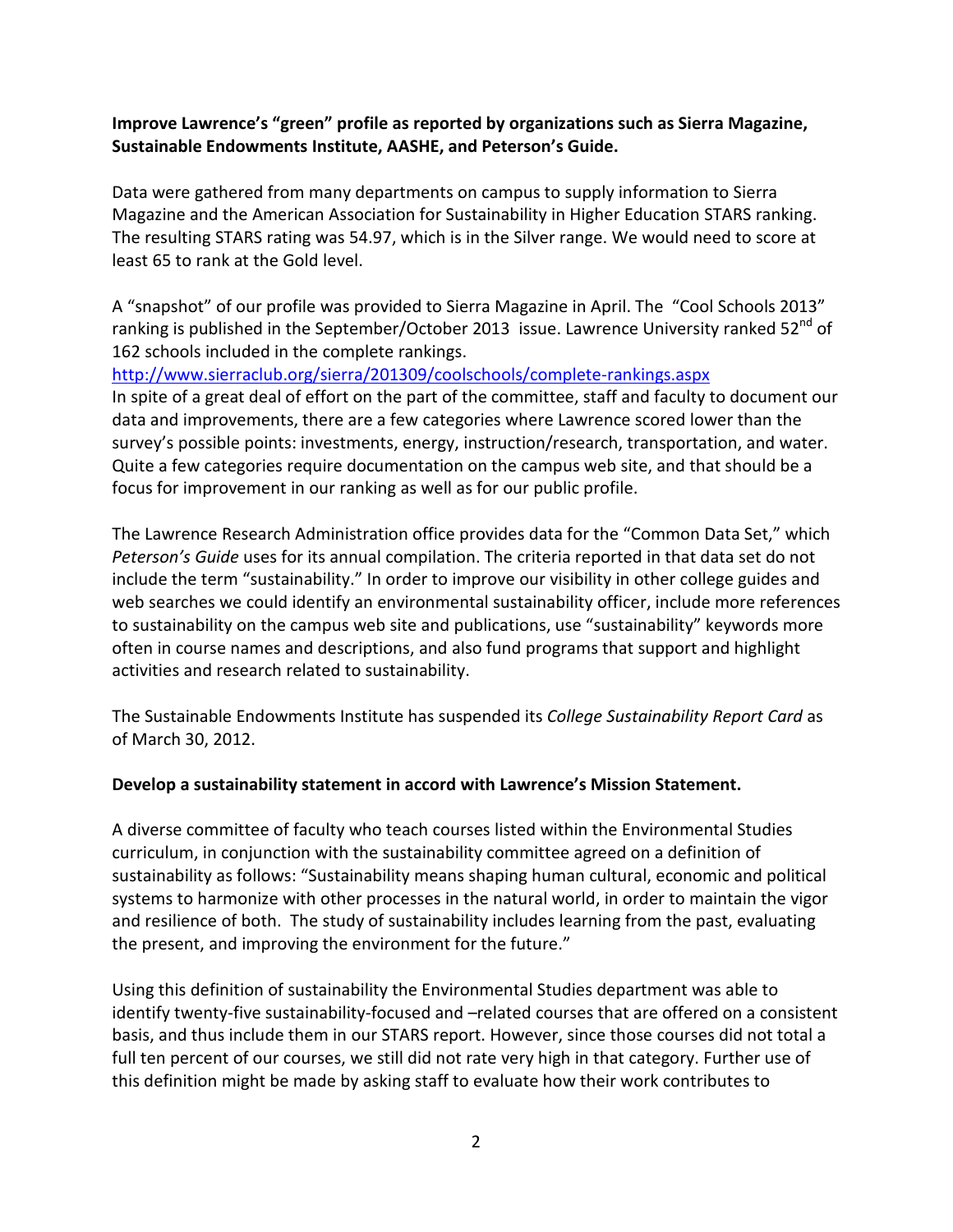sustainability on campus. Facility services already tracks energy use, water consumption, and waste disposal among other sustainability categories.

#### **Create a culture of conservation via collaboration, education, and incentives.**

Members of the committee worked with their constituencies and gathered data from other groups in order to encourage conservation, find out what incentives were working and where more educational opportunities could be found. The film, *Chasing Ice* was shown on campus with financial support from the Fox Cities Book Festival. Staff in Technology Services developed an application to monitor and display electrical consumption in the residence halls so that comparisons could be made between halls as well as over time. Digital displays in Plantz and Trever Halls highlighted comparative energy consumption during the Earth Week hall competition. The actual real-time energy statistics can be found at [https://www.lawrence.edu/info/green\\_roots/energy\\_at\\_lawrence](https://www.lawrence.edu/info/green_roots/energy_at_lawrence)

With the help of Technology Services, the larger residence halls now have live results of their energy consumption via digital displays and the Green Roots web site. Other departments could be asked – "what can we do to improve sustainability in the ways we carry out our responsibilities?"

#### **Support academic and community engagement projects that promote innovative sustainability efforts.**

Three innovations are included in our STARS report this year: the LUCC Sustainability Fee, the residence hall energy competition, and a live website capable of tracking electricity usage in campus buildings. In the annual Recyclemania competition, in the pounds per capita category measuring mixed recyclables and cardboard, Lawrence improved its ranking from  $19<sup>th</sup>$  last year to  $15<sup>th</sup>$  this year. For the total reported recycling during the competition, carbon dioxide emissions were reduced by the equivalent of 126 metric tons according to the formula provided at recyclemania.org. (Appended RecycleManiaCompetitionTop50.pdf)

In addition, the students in ART220 Printmaking mounted a show related to these questions: "What does *Consumerism* mean to you? What kind of fingerprint are you making/leaving on this world? Choose a topic and state your claim." Students were rewarded with portfolios paid for by a Recyclemania stipend. Images created by the students are available at [https://www.lawrence.edu/info/green\\_roots/student\\_projects](https://www.lawrence.edu/info/green_roots/student_projects)

#### **Integrate educational opportunities with sustainability efforts.**

We should encourage faculty and staff to participate in workshops such as this, at UW Oshkosh in August, 2013, on sustainability across the curriculum. <http://www.aashe.org/events/workshops/next-steps-for-campus-sustainability>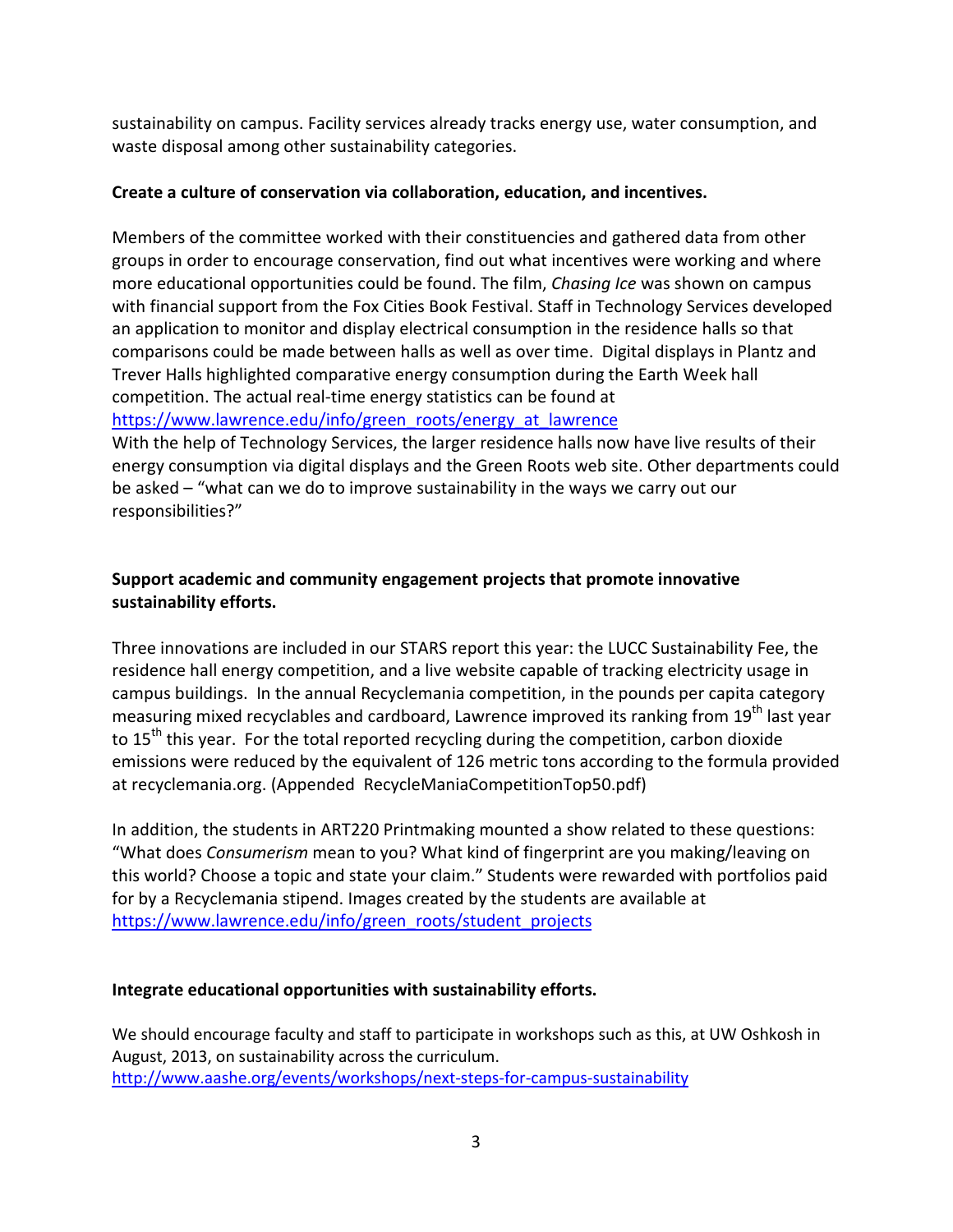Additionally, the University should consider hiring students as work-study sustainability assistants to collect and report data, engage with the Career Center to identify sustainability careers and study opportunities, coordinate a campus sustainability web site and social media program, and incorporate sustainability into student life on campus.

#### **Consider the environmental impact of new campus initiatives.**

For any initiative under consideration, the effect on energy and carbon, maintenance, waste and recycling, composting, water consumption, residential living, and even the curriculum may need review. The question, will the initiative have a positive effect on sustainability, should be central to the planning process. A sustainability coordinator could play an important role in such planning.

#### **Promote and support waste reduction and recycling.**

The committee frequently observed that it would be highly desirable to identify a sustainability coordinator who would initiate and oversee efforts in sustainability on campus, and to help author action plans for reductions in green-house gas emissions, water consumption, and waste reduction. Might there be new opportunities to reduce waste that are cost-effective? Are there new developments locally that would make composting on a larger scale a possibility?

A few examples of waste reduction and recycling currently include: print stations in computer labs and in the library have signs reminding students to print only when necessary and printers default to double-sided printing, recycling posters printed for distribution to the residence halls and other buildings on campus, signs and digital displays were used to publicize recycling, and the committee worked to help promote Greenfire Earth Week 2013. (Appended Earth Week Poster.pdf)

#### **Promote Lawrence at regional and national sustainability conferences.**

Funds were not available to support registration and travel to national conferences but there are regional meetings such as those sponsored by the American Association for Sustainability in Higher Education that might fall within a reasonable budget.

#### **Implement ongoing assessment of sustainability efforts.**

The data gathered for STARS include most categories that measure sustainability. The STARS checklist is useful as a reminder of the many categories involved in tracking progress toward sustainability. (Appended stars 1.2 credit checklist.pdf) Rating for the spring 2013 report is at <https://stars.aashe.org/institutions/lawrence-university-wi/report/2013-06-17/> It should be noted that compiling the data for STARS involves a great deal of time on the part of faculty and staff, and it would be helpful if a sustainability coordinator were appointed to assume responsibility for assessment.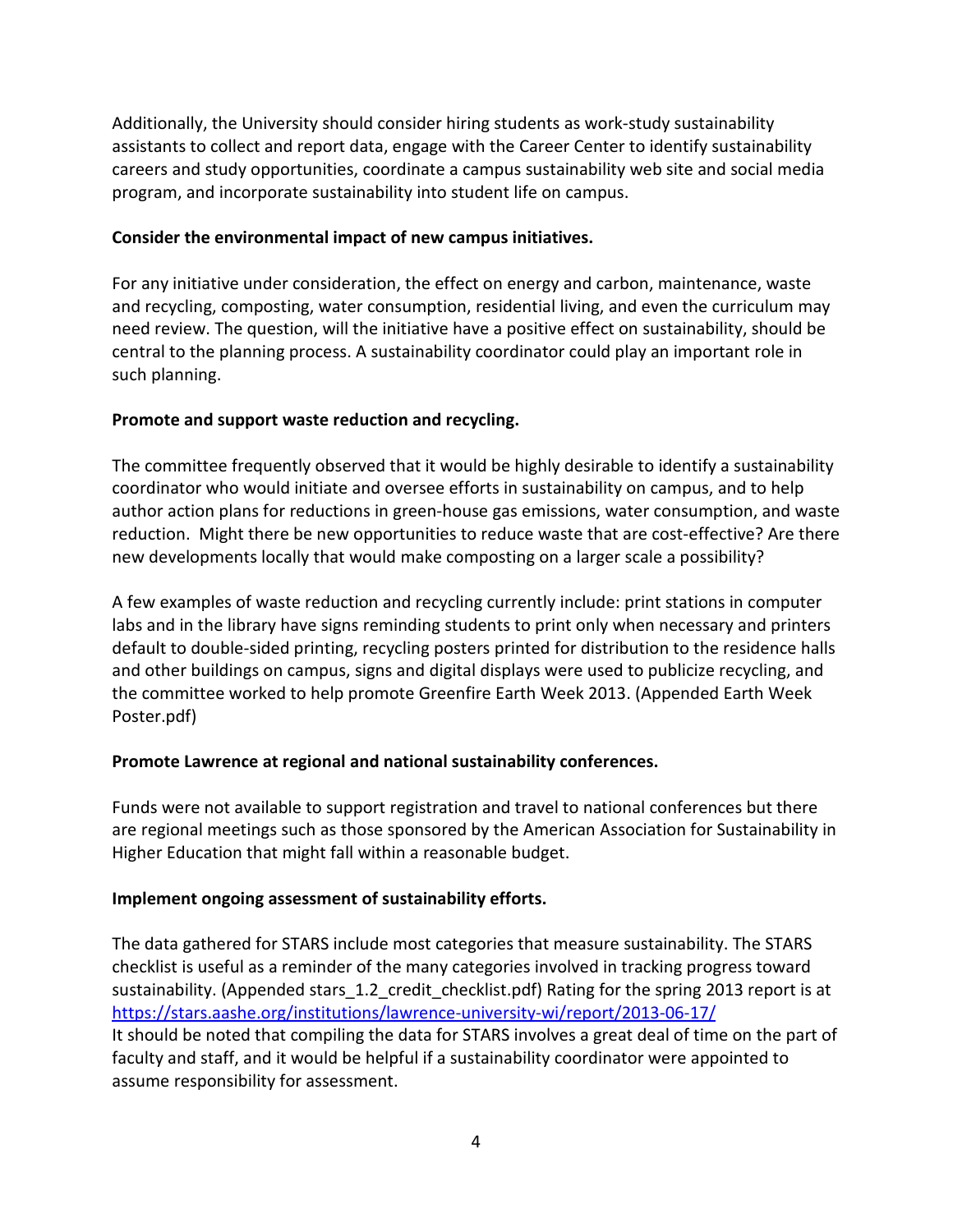#### **Assist the university in reducing use of fossil fuel-derived energy (or carbon footprint) by 25% of the 2003-2008 average. (with Facilities Services)**

#### Water

Data accumulated for the STARS report show that water consumption decreased from baseline year 2005 – 554,821 gallons to 2012 – 400,940 gallons, which is a very significant 27% reduction.

Low flow shower heads have been installed in residence halls, and the Environmental Responsibility Committee arranged for shower timers to be installed in residence halls. Appropriate plant selection, mulches, and maintenance have reduced the need for irrigation.

#### Energy

Wind turbine. Power generated by the wind tower is enough to have supplied needs of nineteen homes in 2012.

In 2012 there was a decrease/savings of 41% which equals out to a savings of \$8,425 before turbine maintenance costs (\$2,500 per year). (Appended Bjorklunden Electricity Comparison 2011-2012.pdf)

| <b>Fuel Sources</b> | Percentage of fuel types<br>used to produce electricity |       |       |  |  |  |
|---------------------|---------------------------------------------------------|-------|-------|--|--|--|
|                     | 2010                                                    | 2011  | 2012  |  |  |  |
| Coal                | 53.9%                                                   | 63.0% | 45.0% |  |  |  |
| <b>Nuclear</b>      | 27.7%                                                   | 23.0% | 29.0% |  |  |  |
| Gas                 | 11.0%                                                   | 10.0% | 20.7% |  |  |  |
| Oil                 | 0.0%                                                    | 0.0%  | 0.0%  |  |  |  |
| Other purchases     | 4.0%                                                    | 0.0%  | 0.0%  |  |  |  |
| Hydroelectric       | 1.0%                                                    | 1.0%  | 0.9%  |  |  |  |
| <b>Biomass</b>      | 0.8%                                                    | 0.0%  | 0.1%  |  |  |  |
| Landfill gas        | 0.0%                                                    | 1.0%  | 0.9%  |  |  |  |
| Wind                | 1.6%                                                    | 2.0%  | 3.4%  |  |  |  |

All buildings on the main campus are heated by natural gas. Of the electrical energy supplied by WE Energies, the fuel sources have several components:

Energy monitoring via the Lawrence web site development was slowed by conversion to new site, but one of the highlights was the live display of energy use for large residence halls. A oneweek competition was displayed on digital monitors at two of the halls , which brought attention to energy use. [http://www.lawrence.edu/info/green\\_roots/energy\\_at\\_lawrence](http://www.lawrence.edu/info/green_roots/energy_at_lawrence)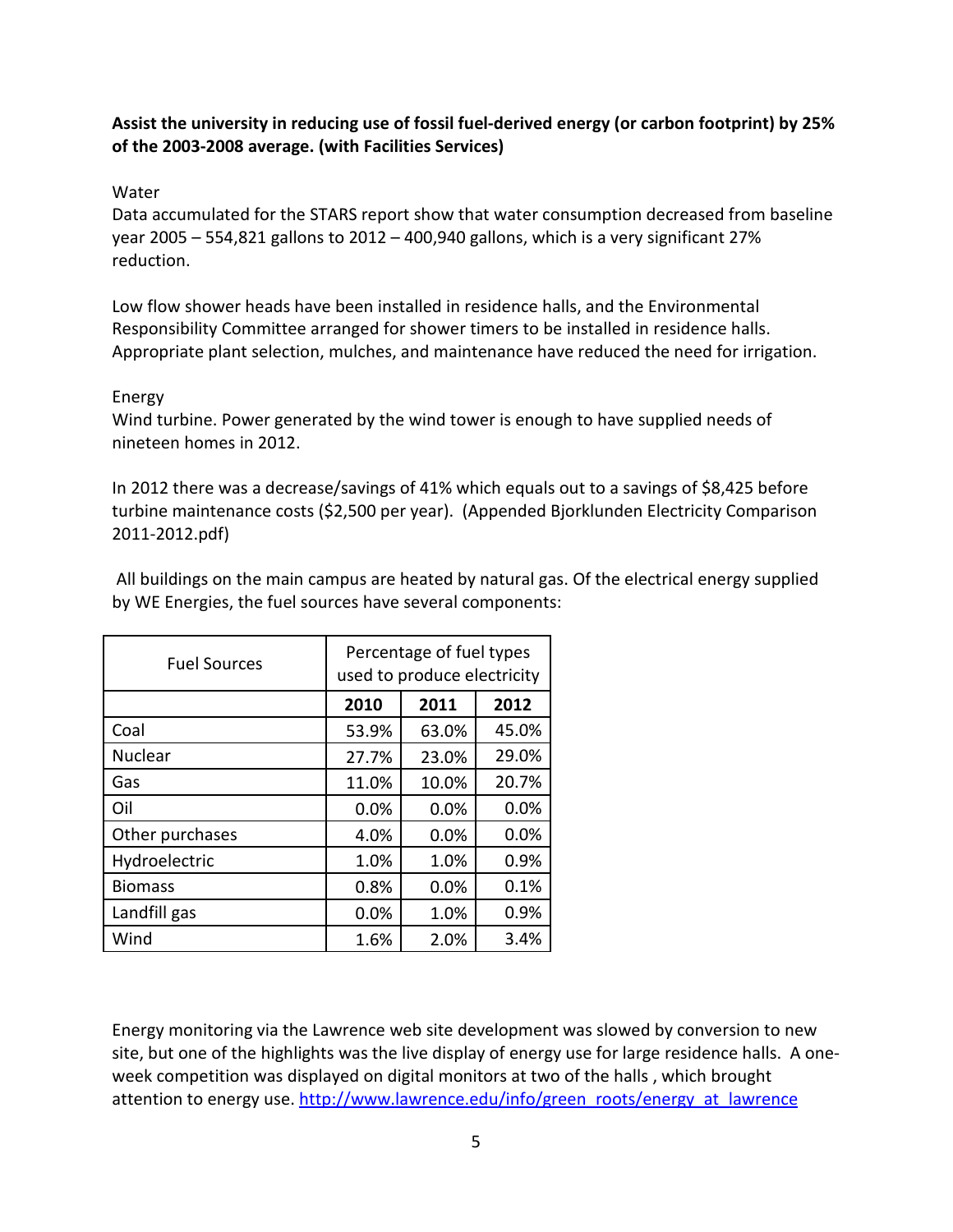#### Lighting

Wherever lighting needs to be replaced LEDs are used. The use of timed lighting is being explored wherever it can be installed with existing circuitry, or where remodeling offers an opportunity for its consideration.

#### Computer purchasing and printing

All computers, printers, and monitors purchased in the last year are EPEAT Gold certified. It is the stated policy of Technology Services as part of their "Green Initiative". Other parts of this initiative include mandated power-saving settings in campus computer labs, default doublesided printing, the replacement of all CRT monitors with Energy Star LCD monitors, the purchase of recycled toner cartridges, and end-of-life recycling for all electronics and spent printer/toner cartridges.

All copier/printer paper, including letterhead, is now 100% recycled. A comparison of printing for the past two years shows a reduction in printing at student print release stations. Page counts for print release stations show 621,510 pages for 2011-12 and 537,431 pages for 2012- 2013.

#### **Increase the purchase of locally grown foods to 20% by 2015.**

Food services reports that we have passed that point as of 2013.

At its final meeting in June 2013 the faculty voted to continue the current structure of the Committee on Environmental Sustainability for another year.

\*\*\*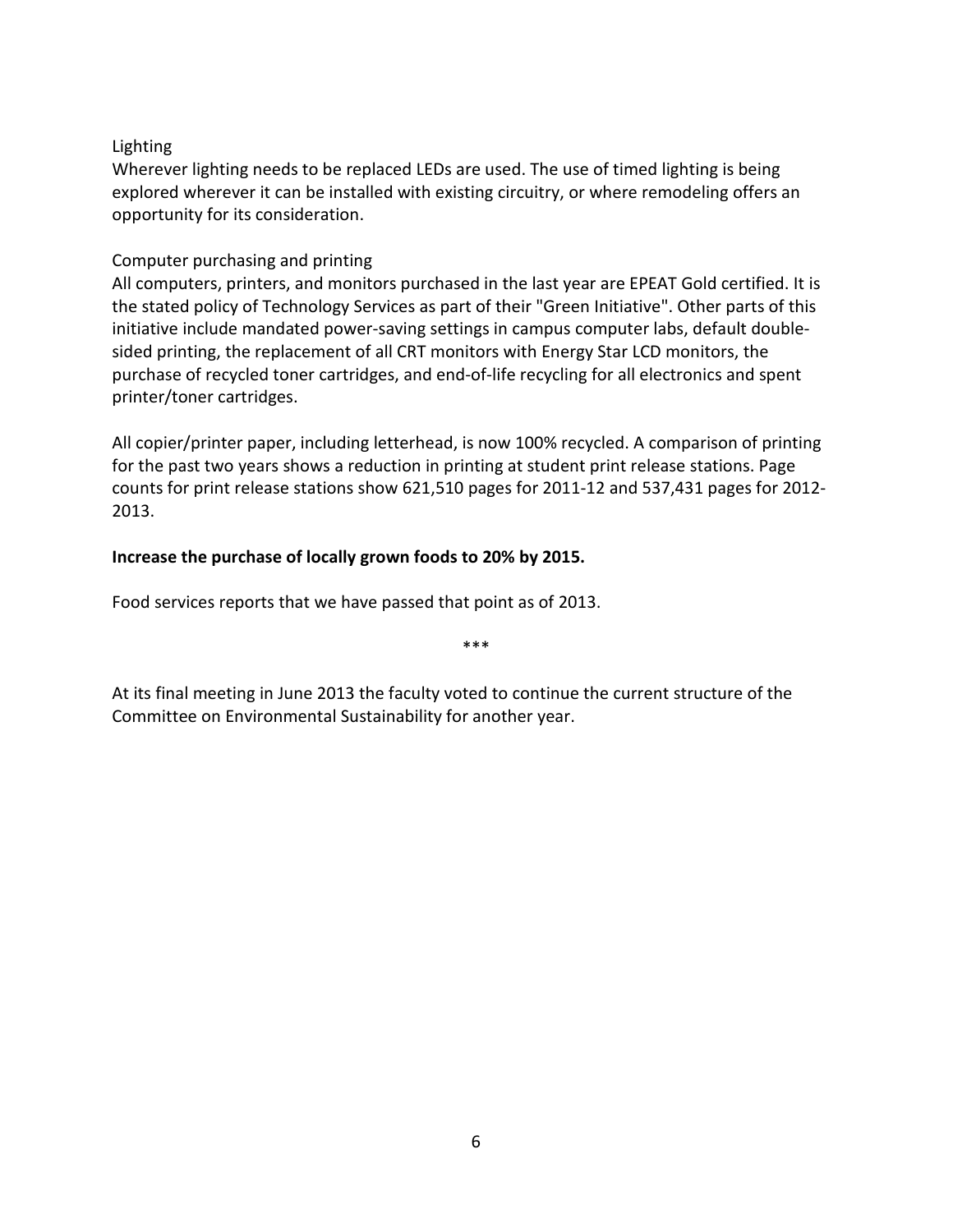### **Per Capita Classic, Organized by Rank**

| 2013 Recyclemania Competition                  |                |                 |
|------------------------------------------------|----------------|-----------------|
| <b>School</b>                                  | Rank Top 50    | Lbs. per Capita |
| <b>California State University-San Marcos</b>  | 1              | 53.105          |
| <b>Barton College</b>                          | $\overline{2}$ | 48.965          |
| <b>Kalamazoo College</b>                       | 3              | 48.909          |
| <b>Westfield State University</b>              | 4              | 48.495          |
| <b>Loyola Marymount University</b>             | 5              | 48.408          |
| <b>Boston College</b>                          | 6              | 47.93           |
| <b>United States Military Academy</b>          | $\overline{7}$ | 43.867          |
| Franklin W. Olin College of Engineering        | 8              | 43.773          |
| University of Southern Indiana                 | 9              | 41.523          |
| <b>Drew University</b>                         | 10             | 41.476          |
| <b>University of Wisconsin-Eau Claire</b>      | 11             | 38.841          |
| <b>University of Mary Washington</b>           | 12             | 37.544          |
| <b>Ursinus College</b>                         | 13             | 36.932          |
| <b>Massachusetts Maritime Academy</b>          | 14             | 36.588          |
| <b>Lawrence University</b>                     | 15             | 34.944          |
| <b>Franklin College</b>                        | 16             | 33.079          |
| <b>Rider University</b>                        | 17             | 32.893          |
| <b>Catholic University of America</b>          | 18             | 32.784          |
| <b>Randolph College</b>                        | 19             | 32.338          |
| <b>Rutgers University</b>                      | 20             | 32.317          |
| <b>Union College</b>                           | 21             | 31.639          |
| <b>Minneapolis College of Art and Design</b>   | 22             | 31.447          |
| <b>Franklin and Marshall College</b>           | 23             | 31.417          |
| <b>Rochester Institute of Technology</b>       | 24             | 30.219          |
| <b>Duke University</b>                         | 25             | 30.14           |
| <b>University of Rochester</b>                 | 26             | 29.678          |
| <b>Bucknell University</b>                     | 27             | 29.401          |
| <b>Rhode Island School of Design</b>           | 28             | 29.212          |
| <b>University of California-Irvine</b>         | 29             | 28.612          |
| <b>Harvard University</b>                      | 30             | 28.481          |
| <b>Saint Joseph's University</b>               | 31             | 28.414          |
| <b>University of San Diego</b>                 | 32             | 28.237          |
| <b>Bowdoin College</b>                         | 33             | 27.86           |
| <b>New Mexico State University-Main Campus</b> | 34             | 27.856          |
| <b>Amherst College</b>                         | 35             | 27.158          |
| <b>Washington University in St Louis</b>       | 36             | 26.765          |
| The University of Tennessee-Martin             | 37             | 26.736          |
| <b>Wesleyan University</b>                     | 38             | 26.687          |
| <b>Guilford College</b>                        | 39             | 26.355          |
| <b>Stanford University</b>                     | 40             | 25.613          |
| <b>Endicott College</b>                        | 41             | 25.047          |
| <b>Denison University</b>                      | 42             | 25.002          |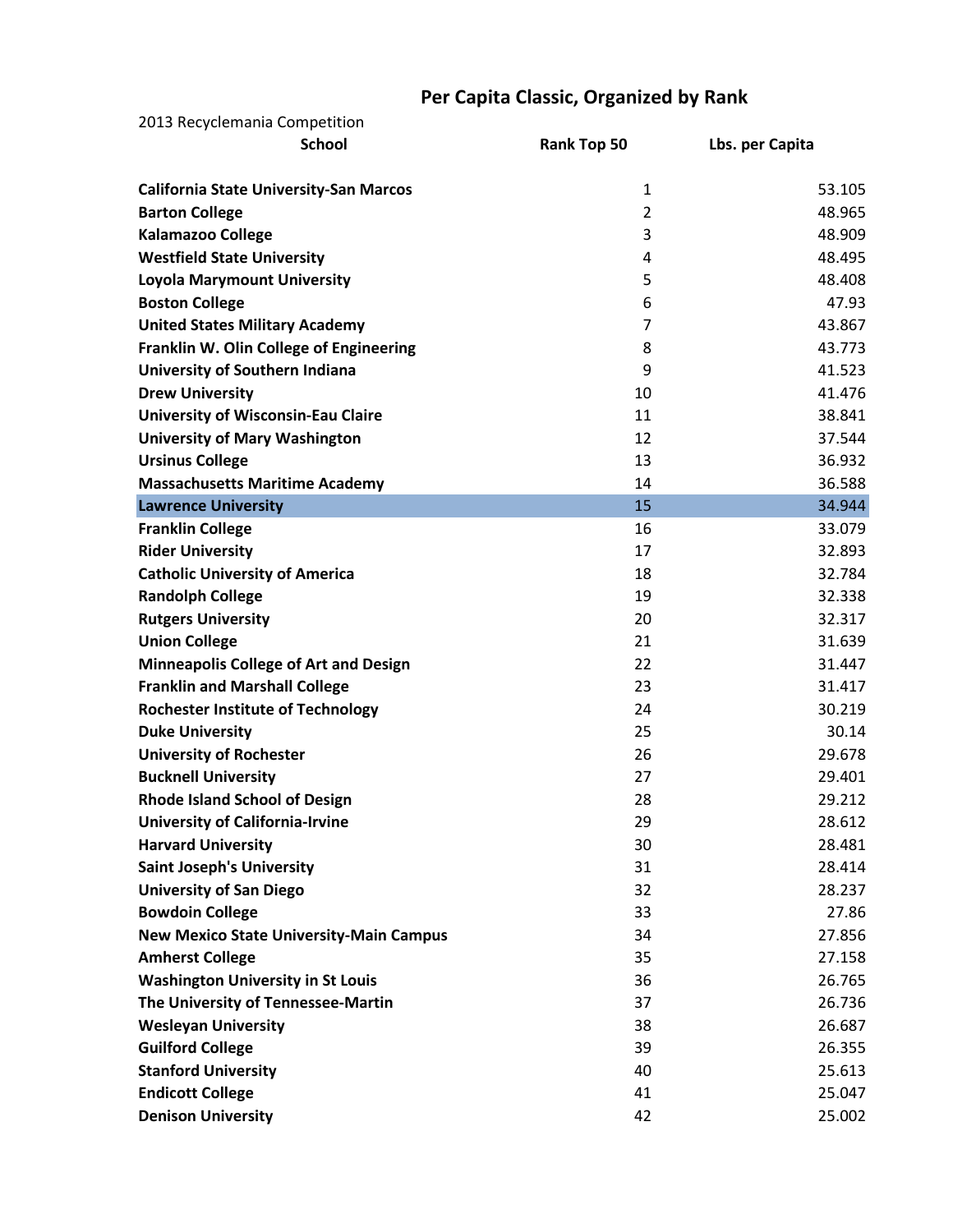| The University of Texas Medical Branch   | 43 | 24.313 |
|------------------------------------------|----|--------|
| <b>Bryant University</b>                 | 44 | 24.306 |
| <b>Knox College</b>                      | 45 | 24.231 |
| <b>Baldwin-Wallace College</b>           | 46 | 23.812 |
| <b>Stark State College of Technology</b> | 47 | 23.388 |
| <b>Colorado College</b>                  | 48 | 23.323 |
| Juniata College                          | 49 | 23.182 |
| <b>Elizabeth City State University</b>   | 50 | 22.524 |
| <b>San Francisco State University</b>    | 51 | 21.927 |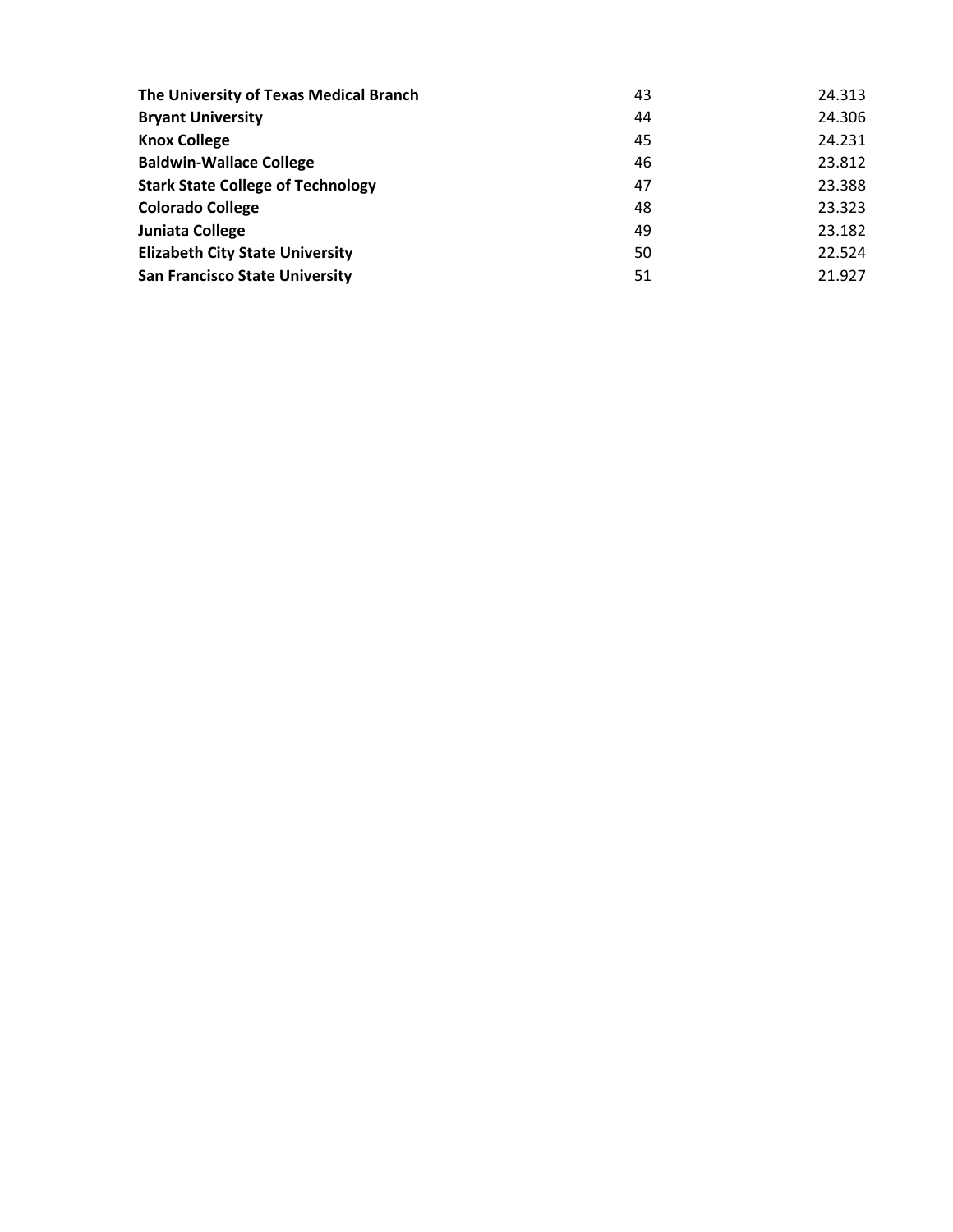**We OWN It: Cooperatives Build a Better World:**

**14**  Join LU alum Cathy Statz, Education Director for Wisconsin Farmers Union and Margaret Bau, USDA Coop.Development Specialist as they share the near-mystic powers of cooperative organization for community and planetary health! 1pm - Kramer Room

#### **Chasing Ice Film Screening:**

Watch James Balog's award-winning documentary with us! Chasing Ice captures rapidly-increasing glacial ice melt and glacier calving on film as very visual reminders of climate change.

7pm - Cinema

#### Sponsored by Fox Cities Book Festival

**16**

**21**

### **18 Build it Better, Build it Green:**

Join Ed Gulick, architect for High Plains Architects as he talks about green building and why it's a critical component to achieving sustainability as a society. Topics include value, aesthetics, and performance. 8pm - Youngchild121

## **Stopping Civilization's Violence to the Earth:**

Join Lierre Kieth, writer, radical feminist, food activist and environmentalist as she speaks on civilization's violence to the earth, male violence against women, and the need for serious resistance to both. 1pm - Steitz 102

**23 Moving Forward in the Environmental Movement:** Join Winona LaDuke, internationally acclaimed author and environmental and indigenous activist as she speaks on how connections to the land can help us move our societies and economies foward to a better environmental future. 7pm - Youngchild 121

#### Co-sponsored by OMA

**27** Greenfire's Annual Earth Day Fest!<br>27 Join Greenfire and dozens of campus organization Join Greenfire and dozens of campus organizations for our earth day festival where we celebrate the earth and continue to explore how our actions can protect it and our communities. Drop in throughout the event and bring a friend! 1-3pm - Warch

## Greenfire Presents...

# **Earth Week 2013 ! aPRIL 14-27**

| 14                                       | 15                                         | 16                                           | 17 | 18                                      | 19 | 20                   |
|------------------------------------------|--------------------------------------------|----------------------------------------------|----|-----------------------------------------|----|----------------------|
| Co-op<br><b>Talk</b>                     |                                            | Chasing<br>Ice<br><b>Film</b>                |    | Green<br><b>Building</b><br><b>Talk</b> |    |                      |
| Sun.                                     |                                            |                                              |    |                                         |    | Sat.                 |
| 21<br>Radical<br>Activism<br><b>Talk</b> | 22<br><b>Happy</b><br><b>Earth</b><br>Day! | 23<br>Winona<br>LaDuke,<br>Speech<br>and Q&A | 24 | 25                                      | 26 | 27<br>Earth<br>Fest! |
| Sun.                                     |                                            |                                              |    |                                         |    | Sat.                 |

# From Thought<br>to Action

This year, we choose events that focused on turning thought into positive, meaningful action. Earth Day can sometimes seem too fleeting for real lifestyle or societal change. This Earth Day, we're hoping you engage with these events or other things that inspire you and turn those thoughts into actions that heal and protect people and this planet.



## More events on Greenfire's Facebook page!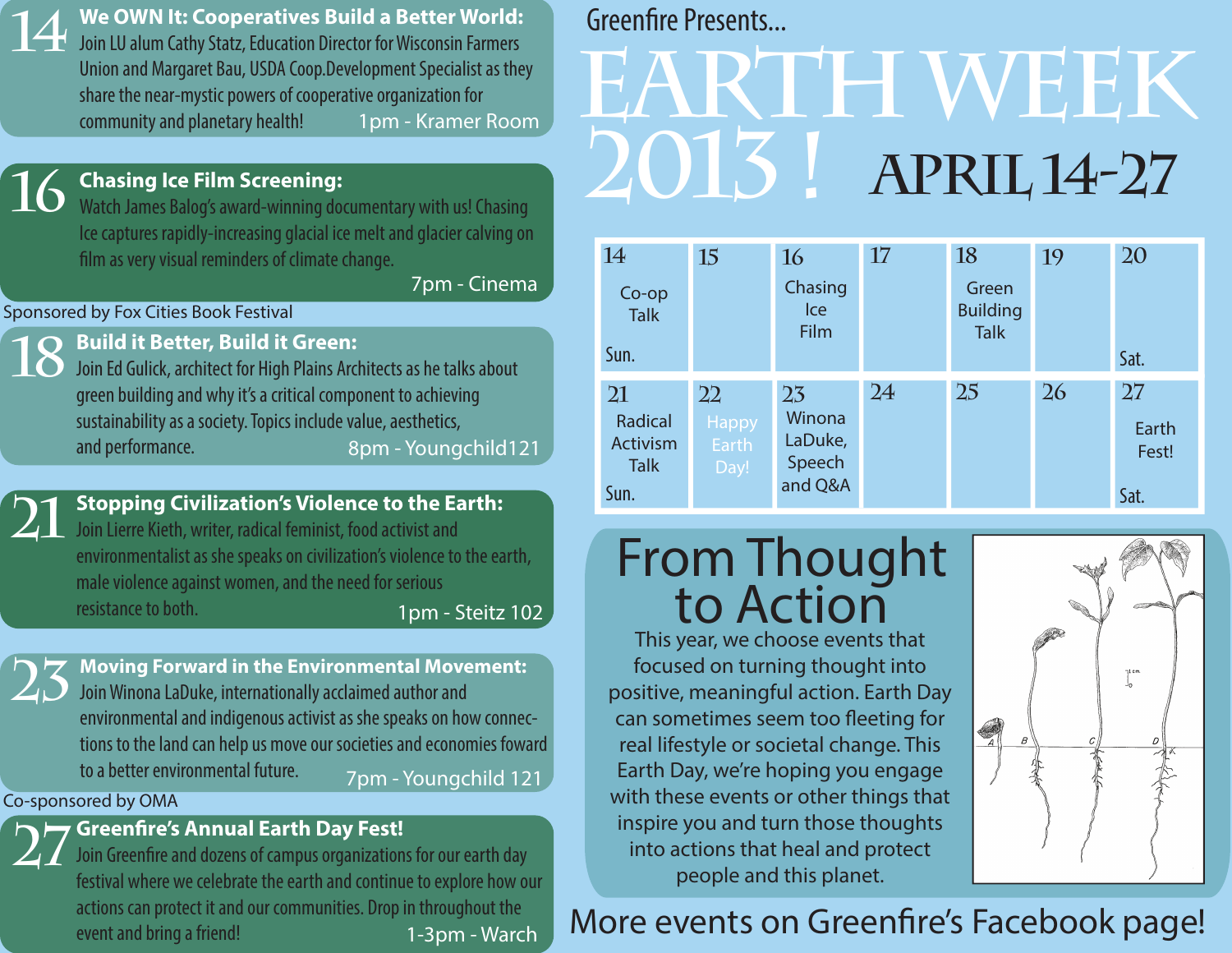|                                             | <b>STARS 1.2 Credit Checklist</b>                   |                        |
|---------------------------------------------|-----------------------------------------------------|------------------------|
|                                             | Category 1: Education & Research (ER)               |                        |
| <b>Credit Number</b>                        | <b>Credit Title</b>                                 | <b>Possible Points</b> |
|                                             | <b>Co-Curricular Education</b>                      |                        |
| ER <sub>1</sub>                             | Student Sustainability Educators Program            | 5                      |
| ER <sub>2</sub>                             | Student Sustainability Outreach Campaign            | 5                      |
| ER <sub>3</sub>                             | Sustainability in New Student Orientation*          | $\overline{c}$         |
| ER <sub>4</sub>                             | Sustainability Materials and Publications           | 4                      |
|                                             | Co-Curricular Education Tier Two Credits            |                        |
| <b>ER T2-1</b>                              | Student Group                                       | 0.25                   |
| <b>ER T2-2</b>                              | Organic Garden*                                     | 0.25                   |
| <b>ER T2-3</b>                              | Model Room in Residence Hall*                       | 0.25                   |
| <b>ER T2-4</b>                              | Themed Housing*                                     | 0.25                   |
| <b>ER T2-5</b>                              | Sustainable Enterprise                              | 0.25                   |
| <b>ER T2-6</b>                              | Sustainability Events                               | 0.25                   |
| <b>ER T2-7</b>                              | Outdoor Program                                     | 0.25                   |
| <b>ER T2-8</b>                              | Themed Semester or Year*                            | 0.25                   |
|                                             | Co-Curricular Education Total Points                | 18                     |
|                                             |                                                     |                        |
|                                             | Curriculum                                          |                        |
| ER <sub>5</sub>                             | Sustainability Course Identification                | 3                      |
| ER <sub>6</sub>                             | Sustainability-Focused Courses                      | 10                     |
| ER <sub>7</sub>                             | Sustainability-Related Courses                      | 10                     |
| ER <sub>8</sub>                             | Sustainability Courses by Department*               | $\overline{7}$         |
| ER <sub>9</sub>                             | Sustainability Learning Outcomes*                   | 10                     |
| <b>ER 10</b>                                | Undergraduate Program in Sustainability*            | $\overline{4}$         |
| <b>ER 11</b>                                | Graduate Program in Sustainability*                 | 4                      |
| <b>ER 12</b>                                | Sustainability Immersive Experience*                | $\overline{c}$         |
| <b>ER 13</b>                                | Sustainability Literacy Assessment                  | $\sqrt{2}$             |
| <b>ER 14</b>                                | Incentives for Developing Sustainability Courses    | 3                      |
|                                             | Curriculum Total Points                             | 55                     |
|                                             |                                                     |                        |
|                                             | Research                                            |                        |
| <b>ER 15</b>                                | Sustainability Research Identification*             | $\mathfrak{Z}$         |
| <b>ER 16</b>                                | Faculty Engaged in Sustainability Research*         | 10                     |
| <b>ER 17</b>                                | Departments Engaged in Sustainability Research*     | 6                      |
| <b>ER 18</b>                                | Sustainability Research Incentives*                 | 6                      |
| <b>ER 19</b>                                | Interdisciplinary Research in Tenure and Promotion* | $\overline{2}$         |
|                                             | Research Total Points                               | 27                     |
|                                             |                                                     |                        |
|                                             | <b>Total ER Points</b>                              | 100                    |
| * credit does not apply to all institutions |                                                     |                        |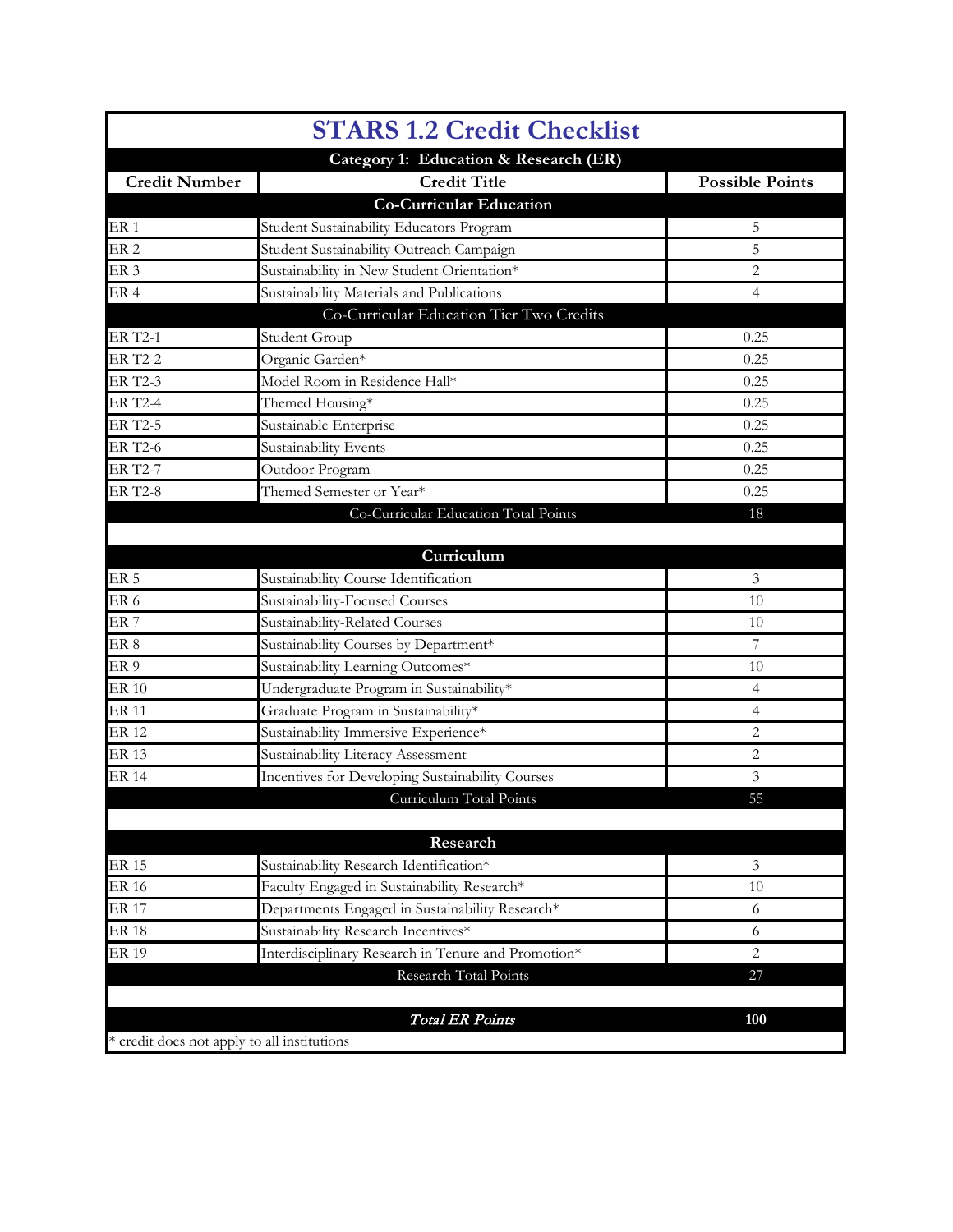|                      | <b>STARS 1.2 Credit Checklist</b>          |                        |
|----------------------|--------------------------------------------|------------------------|
|                      | Category 2: Operations (OP)                |                        |
| <b>Credit Number</b> | <b>Credit Title</b>                        | <b>Possible Points</b> |
|                      | <b>Buildings</b>                           |                        |
| OP <sub>1</sub>      | <b>Building Operations and Maintenance</b> | 7                      |
| OP <sub>2</sub>      | Building Design and Construction*          | $\overline{4}$         |
| OP <sub>3</sub>      | Indoor Air Quality                         | 2                      |
|                      | <b>Buildings Total Points</b>              | 13                     |
|                      |                                            |                        |
|                      | Climate                                    |                        |
| OP <sub>4</sub>      | <b>Greenhouse Gas Emissions Inventory</b>  | 2                      |
| OP <sub>5</sub>      | Greenhouse Gas Emissions Reduction         | 14                     |
|                      | Climate Tier Two Credits                   |                        |
| <b>OP T2-1</b>       | Air Travel Emissions                       | 0.25                   |
| <b>OP T2-2</b>       | Local Offsets Program                      | 0.25                   |
|                      | Climate Total Points                       | 16.5                   |
|                      |                                            |                        |
|                      | <b>Dining Services</b>                     |                        |
| OP <sub>6</sub>      | Food and Beverage Purchasing*              | 6                      |
|                      | Dining Services Tier Two Credits           | 2.5                    |
| <b>OP T2-3</b>       | <b>Trayless Dining</b>                     | 0.25                   |
| <b>OP T2-4</b>       | Vegan Dining                               | 0.25                   |
| <b>OP T2-5</b>       | Trans-Fats                                 | 0.25                   |
| <b>OP T2-6</b>       | Guidelines for Franchisees                 | 0.25                   |
| <b>OP T2-7</b>       | Pre-Consumer Food Waste Composting         | 0.25                   |
| <b>OP T2-8</b>       | Post-Consumer Food Waste Composting        | 0.25                   |
| <b>OP T2-9</b>       | Food Donation                              | 0.25                   |
| <b>OP T2-10</b>      | Recycled Content Napkins                   | 0.25                   |
| <b>OP T2-11</b>      | <b>Reusable Container Discounts</b>        | 0.25                   |
| OP T2-12             | Reusable To-Go Containers                  | 0.25                   |
|                      | Dining Services Total Points               | 8.5                    |
|                      |                                            |                        |
|                      | Energy                                     |                        |
| OP <sub>7</sub>      | <b>Building Energy Consumption</b>         | $8\,$                  |
| OP <sub>8</sub>      | Clean and Renewable Energy                 | 7                      |
|                      | <b>Energy Tier Two Credits</b>             |                        |
| <b>OP T2-13</b>      | Timers for Temperature Control             | 0.25                   |
| OP T2-14             | <b>Lighting Sensors</b>                    | 0.25                   |
| <b>OP T2-15</b>      | LED Lighting                               | 0.25                   |
| OP T2-16             | Vending Machine Sensors                    | 0.25                   |
| OP T2-17             | Energy Management System                   | 0.25                   |
| <b>OP T2-18</b>      | <b>Energy Metering</b>                     | 0.25                   |
|                      | <b>Energy Total Points</b>                 | 16.5                   |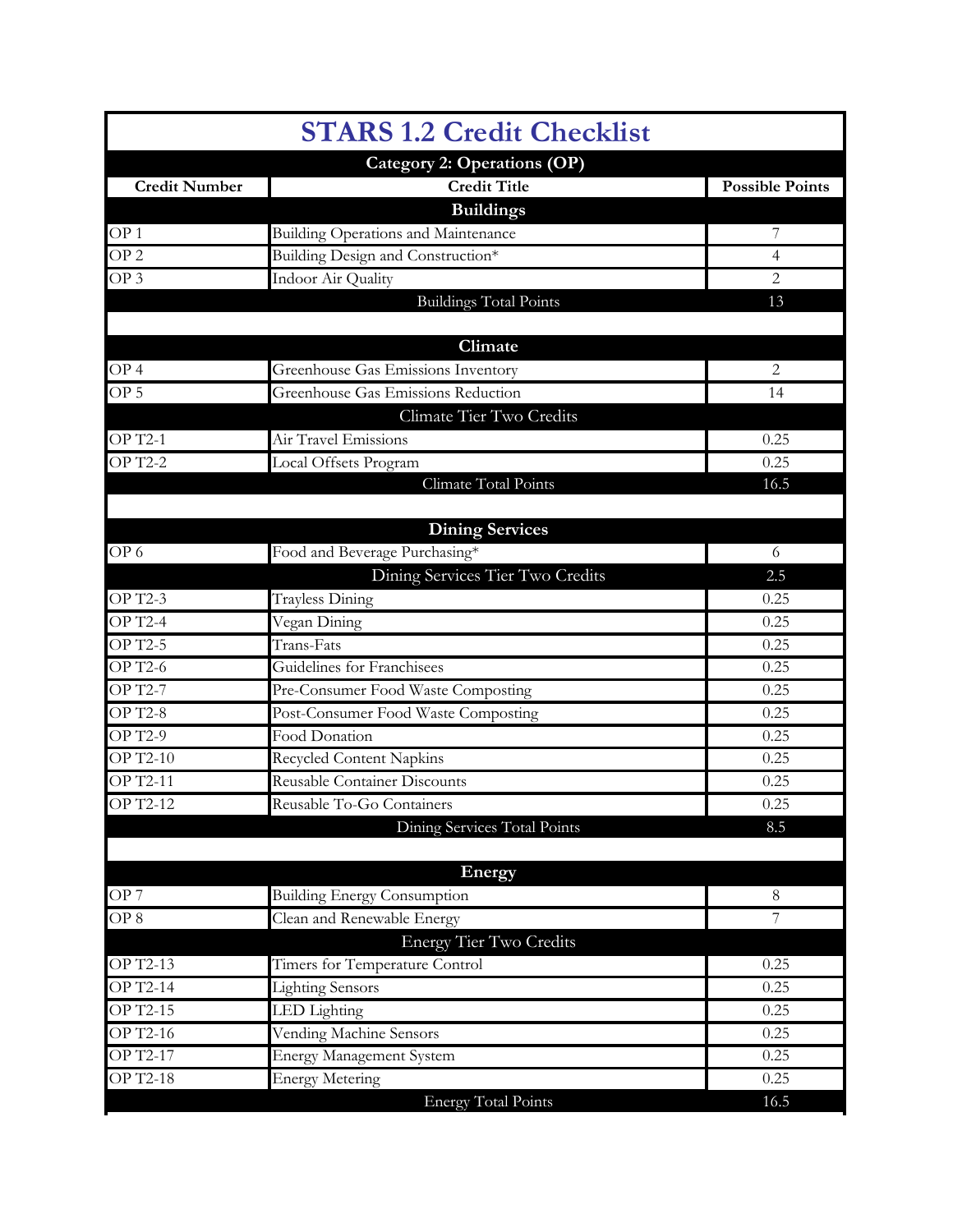|                  | Grounds                                      |                |
|------------------|----------------------------------------------|----------------|
| OP9              | Integrated Pest Management*                  | $\overline{2}$ |
|                  | Grounds Tier Two Credits                     |                |
| OP T2-19         | Native Plants*                               | 0.25           |
| <b>OP T2-20</b>  | Wildlife Habitat*                            | 0.25           |
| <b>OP T2-21</b>  | Tree Campus USA*                             | 0.25           |
| <b>OP T2-22</b>  | Snow and Ice Removal*                        | 0.25           |
| <b>OP T2-23</b>  | Landscape Waste Composting*                  | 0.25           |
|                  | Grounds Total Points                         | 3.25           |
|                  | Purchasing                                   |                |
| <b>OP 10</b>     | <b>Computer Purchasing</b>                   | 2              |
| OP <sub>11</sub> | <b>Cleaning Product Purchasing</b>           | 2              |
| <b>OP12</b>      | Office Paper Purchasing                      | 2              |
| OP13             | Vendor Code of Conduct                       | $\mathbf{1}$   |
|                  | Purchasing Tier Two Credits                  |                |
| OP T2-24         | <b>Historically Underutilized Businesses</b> | 0.25           |
| <b>OP T2-25</b>  | <b>Local Businesses</b>                      | 0.25           |
|                  | <b>Purchasing Total Points</b>               | 7.5            |
|                  |                                              |                |
|                  | Transportation                               |                |
| <b>OP 14</b>     | Campus Fleet                                 | 2              |
| <b>OP15</b>      | Student Commute Modal Split                  | 4              |
| <b>OP16</b>      | Employee Commute Modal Split                 | 3              |
|                  | Transportation Tier Two Credits              |                |
| <b>OP T2-26</b>  | <b>Bicycle</b> Sharing                       | 0.25           |
| <b>OP T2-27</b>  | Facilities for Bicyclists                    | 0.25           |
| <b>OP T2-28</b>  | Bicycle and Pedestrian Plan                  | 0.25           |
| <b>OP T2-29</b>  | Mass Transit Programs                        | 0.25           |
| OP T2-30         | Condensed Work Week                          | 0.25           |
| OP T2-31         | Telecommuting                                | 0.25           |
| OP T2-32         | Carpool/Vanpool Matching                     | 0.25           |
| OP T2-33         | Cash-out Parking                             | 0.25           |
| OP T2-34         | Carpool Discount                             | 0.25           |
| OP T2-35         | Local Housing                                | 0.25           |
|                  |                                              |                |
| <b>OP T2-36</b>  | Prohibiting Idling                           | 0.25           |
| OP T2-37         | Car Sharing                                  | 0.25           |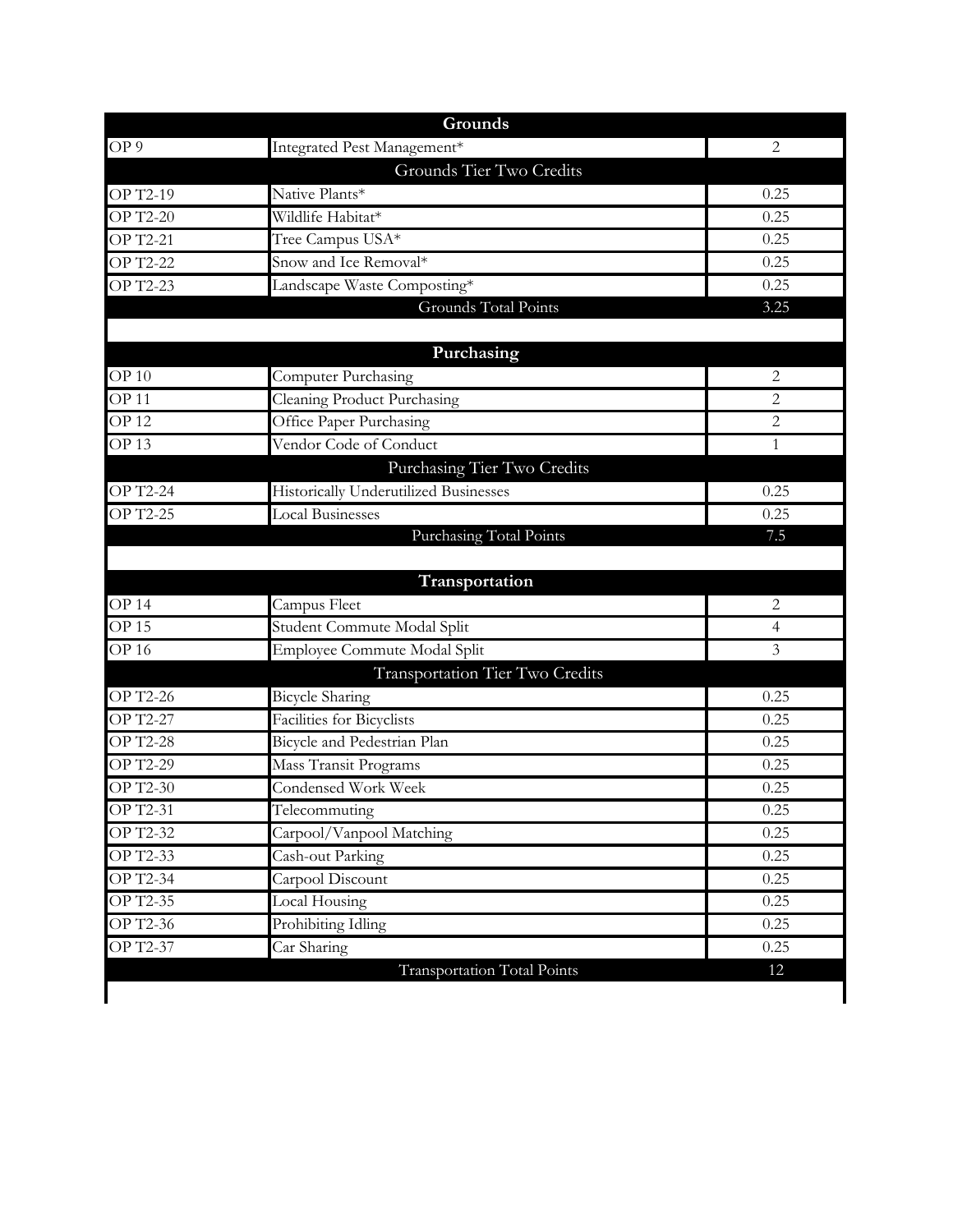|                  | Waste                                        |       |
|------------------|----------------------------------------------|-------|
| <b>OP17</b>      | <b>Waste Reduction</b>                       | 5     |
| OP <sub>18</sub> | <b>Waste Diversion</b>                       | 3     |
| <b>OP 19</b>     | Construction and Demolition Waste Diversion* | 1     |
| $OP$ 20          | Electronic Waste Recycling Program           | 1     |
| OP <sub>21</sub> | Hazardous Waste Management                   | 1     |
|                  |                                              |       |
|                  | Waste Tier Two Credits                       |       |
| <b>OP T2-38</b>  | Materials Exchange                           | 0.25  |
| <b>OP T2-39</b>  | <b>Limiting Printing</b>                     | 0.25  |
| OP T2-40         | Materials Online                             | 0.25  |
| <b>OP T2-41</b>  | Chemical Reuse Inventory                     | 0.25  |
| <b>OP T2-42</b>  | Move-In Waste Reduction*                     | 0.25  |
| OP T2-43         | Move-Out Waste Reduction*                    | 0.25  |
|                  | Waste Total Points                           | 12.5  |
|                  |                                              |       |
|                  | Water                                        |       |
| <b>OP 22</b>     | Water Consumption                            | 7     |
| <b>OP 23</b>     | Stormwater Management                        | 2     |
|                  | Water Tier Two Credits                       |       |
| <b>OP T2-44</b>  | Waterless Urinals                            | 0.25  |
| <b>OP T2-45</b>  | Building Water Metering*                     | 0.25  |
| <b>OP T2-46</b>  | Non-Potable Water Usage                      | 0.25  |
| <b>OP T2-47</b>  | Xeriscaping*                                 | 0.25  |
| <b>OP T2-48</b>  | Weather-Informed Irrigation*                 | 0.25  |
|                  | Water Total Points                           | 10.25 |
|                  |                                              |       |
|                  | <b>Total OP Points</b>                       | 100   |
|                  | * credit does not apply to all institutions  |       |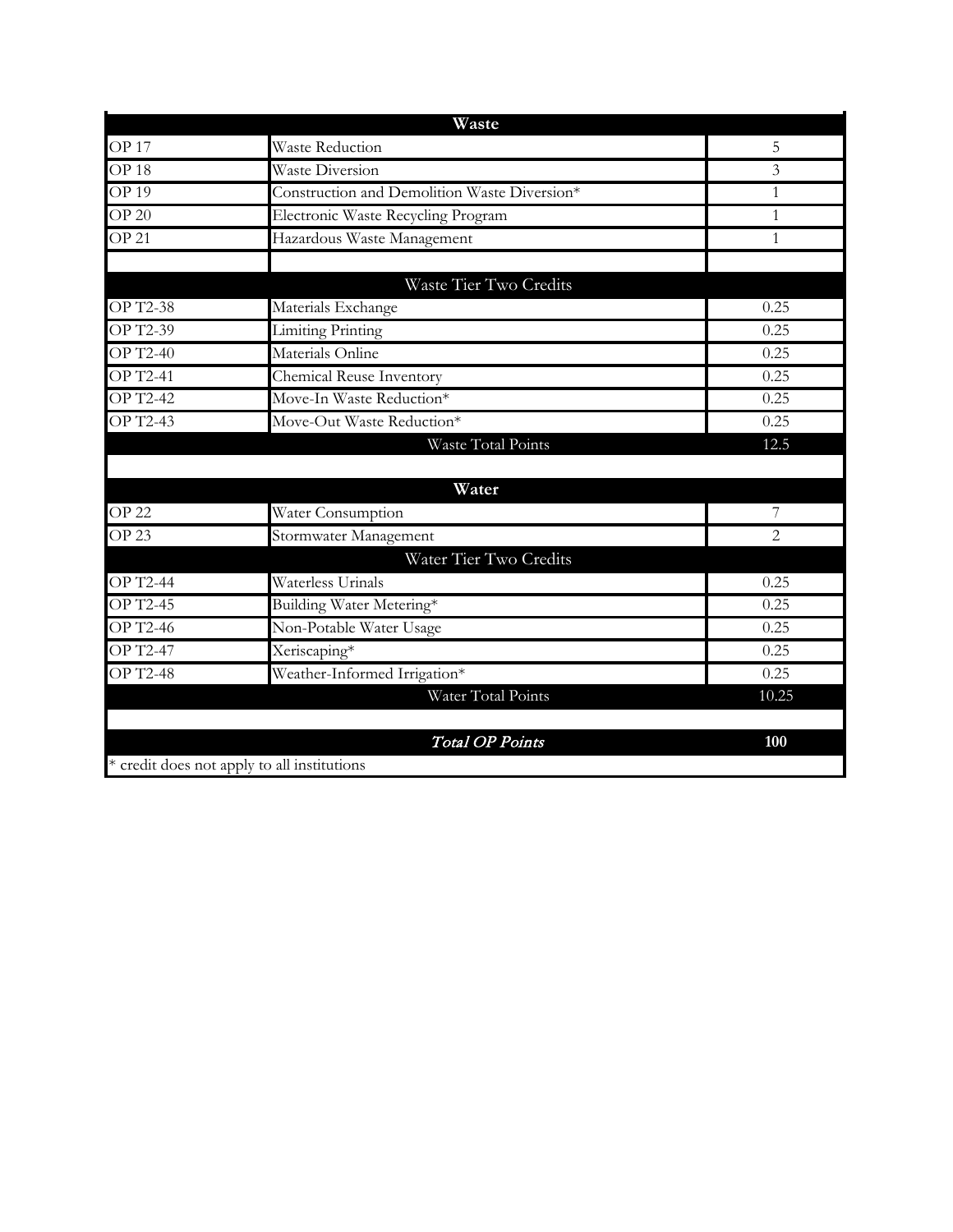|                      | <b>STARS 1.2 Credit Checklist</b>                       |                        |
|----------------------|---------------------------------------------------------|------------------------|
|                      | Category 3: Planning, Admin. & Engagement (PAE)         |                        |
| <b>Credit Number</b> | <b>Credit Title</b><br><b>Coordination and Planning</b> | <b>Possible Points</b> |
| PAE <sub>1</sub>     | Sustainability Coordination                             | 3                      |
| PAE <sub>2</sub>     | Strategic Plan*                                         | 6                      |
| PAE <sub>3</sub>     | Physical Campus Plan*                                   | 4                      |
| PAE <sub>4</sub>     | Sustainability Plan                                     | 3                      |
| PAE <sub>5</sub>     | Climate Action Plan                                     | 2                      |
|                      | Coordination and Planning Total Points                  | 18                     |
|                      | <b>Diversity and Affordability</b>                      |                        |
| PAE <sub>6</sub>     | Diversity and Equity Coordination                       | $\overline{2}$         |
| PAE <sub>7</sub>     | Measuring Campus Diversity Culture                      | $\overline{2}$         |
| PAE <sub>8</sub>     | Support Programs for Underrepresented Groups            | $\overline{2}$         |
| PAE <sub>9</sub>     | Support Programs for Future Faculty                     | 4                      |
| <b>PAE 10</b>        | Affordability and Access Programs                       | 3                      |
|                      | Diversity and Affordability Tier Two Credits            |                        |
| <b>PAE T2-1</b>      | Gender Neutral Housing*                                 | 0.25                   |
| <b>PAE T2-2</b>      | <b>Employee Training Opportunities</b>                  | 0.25                   |
| <b>PAE T2-3</b>      | <b>Student Training Opportunities</b>                   | 0.25                   |
|                      | Diversity and Affordability Total Points                | 13.75                  |
|                      | <b>Human Resources</b>                                  |                        |
| <b>PAE 11</b>        | Sustainable Compensation                                | 8                      |
| <b>PAE 12</b>        | Employee Satisfaction Evaluation                        | $\overline{c}$         |
| <b>PAE 13</b>        | Staff Professional Development in Sustainability        | $\overline{c}$         |
| <b>PAE 14</b>        | Sustainability in New Employee Orientation              | 2                      |
| <b>PAE 15</b>        | Employee Sustainability Educators Program               | 5                      |
|                      | Human Resources Tier Two Credits                        |                        |
| <b>PAE T2-4</b>      | Childcare                                               | 0.25                   |
| <b>PAE T2-5</b>      | Employee Wellness Program                               | 0.25                   |
| <b>PAE T2-6</b>      | Socially Responsible Retirement Plan                    | 0.25                   |
|                      | Human Resources Total Points                            | 19.75                  |
|                      | Investment                                              |                        |
| <b>PAE 16</b>        | Committee Investor Responsibility*                      | $\overline{2}$         |
| <b>PAE 17</b>        | Shareholder Advocacy*                                   | 5                      |
| <b>PAE 18</b>        | Positive Sustainability Investments*                    | 9                      |
|                      | Investment Tier Two Credits                             |                        |
| <b>PAE T2-7</b>      | Student-Managed Sustainable Investment Fund*            | 0.25                   |
| <b>PAE T2-8</b>      | Sustainable Investment Policy*                          | 0.25                   |
| <b>PAE T2-9</b>      | Investment Disclosure*                                  | 0.25                   |
|                      | <b>Investment Total Points</b>                          | 16.75                  |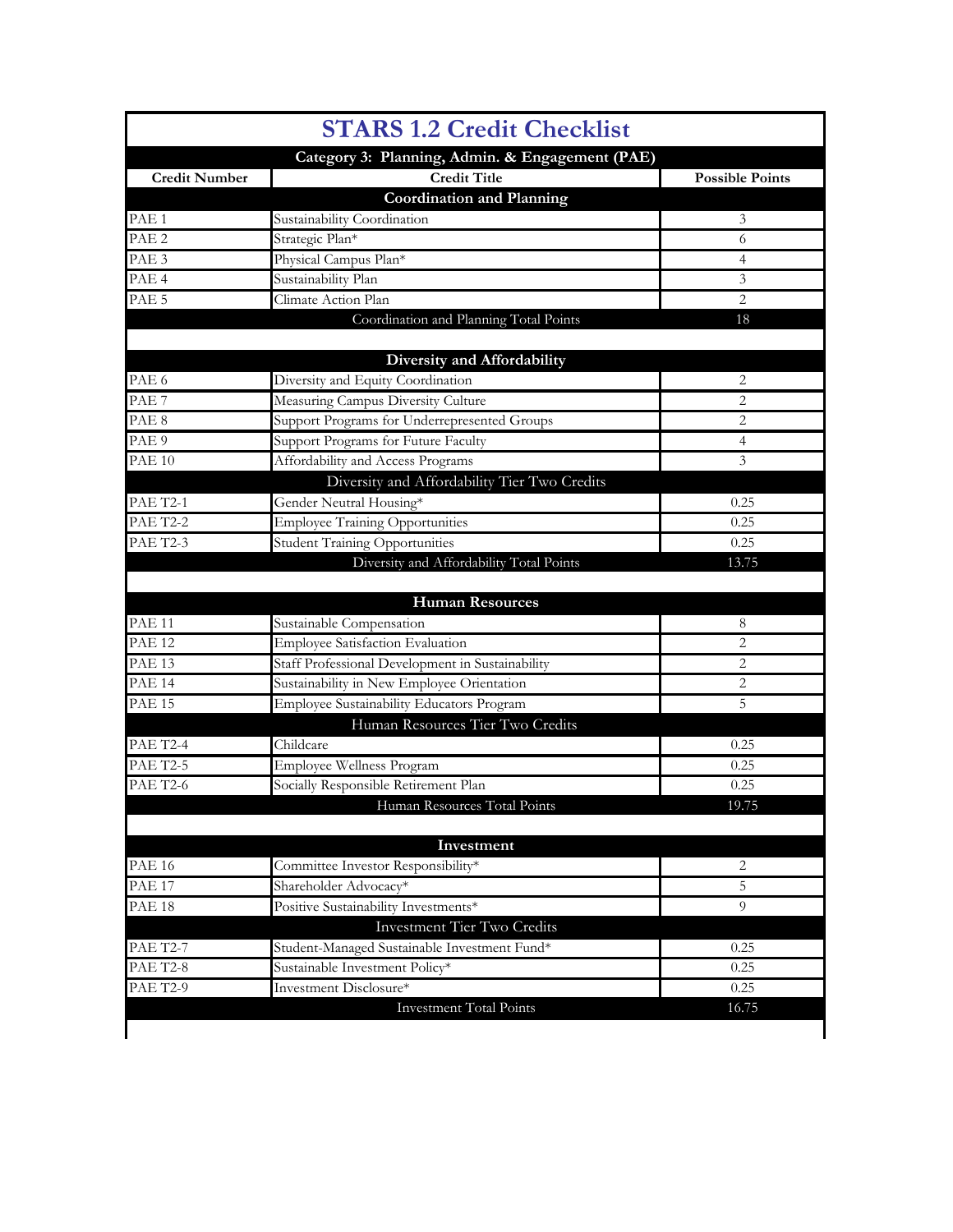|                  | <b>Public Engagement</b>                     |       |
|------------------|----------------------------------------------|-------|
| <b>PAE 19</b>    | Community Sustainability Partnerships        | 2     |
| <b>PAE 20</b>    | Inter-Campus Collaboration on Sustainability | 2     |
| <b>PAE 21</b>    | Sustainability in Continuing Education*      |       |
| <b>PAE 22</b>    | Community Service Participation              | 6     |
| <b>PAE 23</b>    | Community Service Hours                      | 6     |
| <b>PAE 24</b>    | Sustainability Policy Advocacy               | 4     |
| <b>PAE 25</b>    | Trademark Licensing *                        | 4     |
|                  | Public Engagement Tier Two Credits           |       |
| <b>PAE T2-10</b> | <b>Graduation Pledge</b>                     | 0.25  |
| <b>PAE T2-11</b> | Community Service on Transcripts             | 0.25  |
| <b>PAE T2-12</b> | Farmer's Markets                             | 0.25  |
|                  | Public Engagement Total Points               | 31.75 |
|                  | <b>Total PAE Points</b>                      | 100   |
|                  | * credit does not apply to all institutions  |       |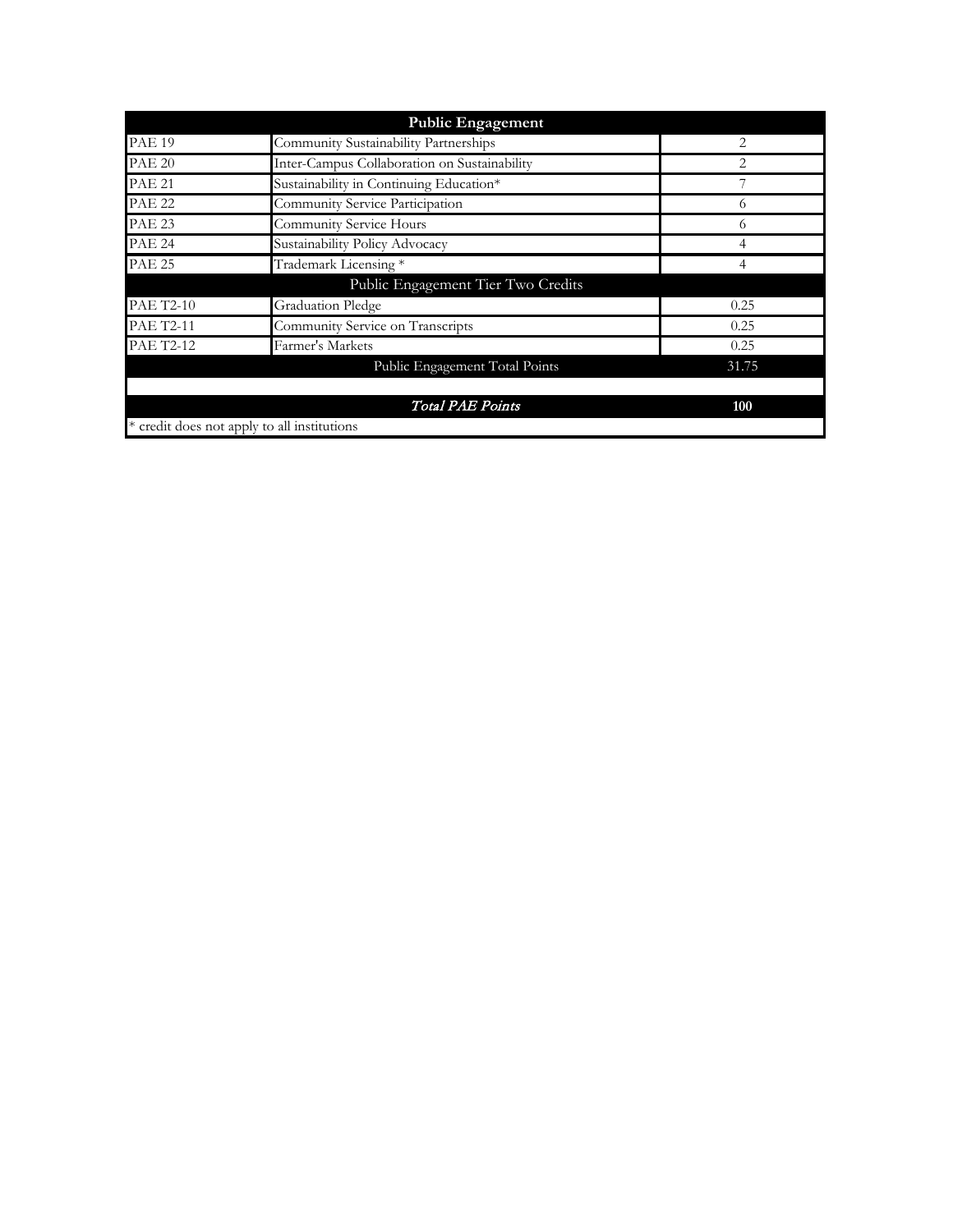| <b>STARS 1.2 Credit Checklist</b> |                             |       |  |  |  |  |
|-----------------------------------|-----------------------------|-------|--|--|--|--|
|                                   | Category 4: Innovation (IN) |       |  |  |  |  |
| <b>Credit Number</b>              | <b>Credit Title</b>         | Value |  |  |  |  |
| IN <sub>1</sub>                   | Innovation Credit 4         |       |  |  |  |  |
| IN <sub>2</sub>                   | Innovation Credit 4         |       |  |  |  |  |
| IN <sub>3</sub>                   | Innovation Credit 4         |       |  |  |  |  |
| IN <sub>4</sub>                   | <b>Innovation Credit 4</b>  |       |  |  |  |  |
|                                   |                             |       |  |  |  |  |
|                                   | <b>Total IN Points</b>      |       |  |  |  |  |